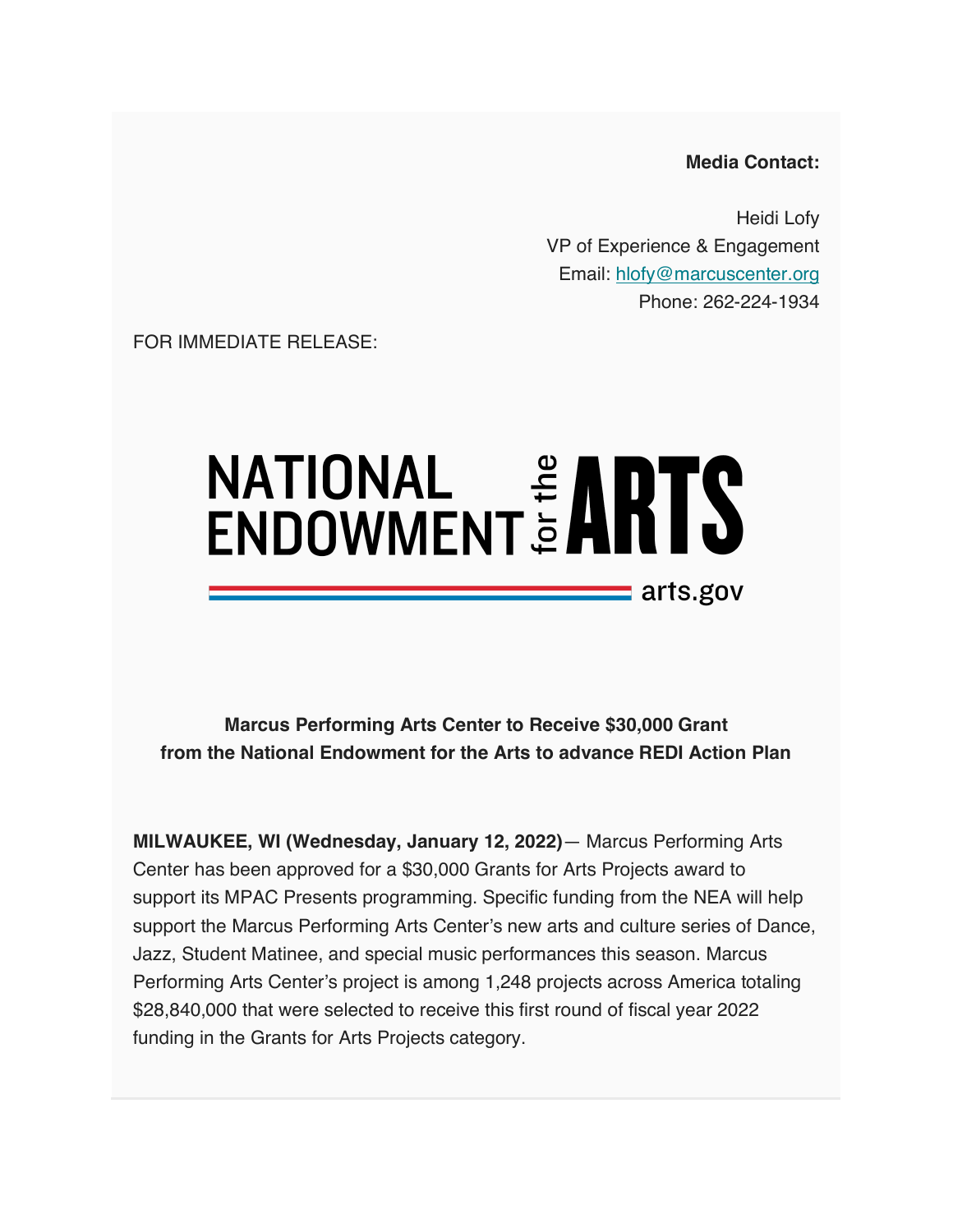"The National Endowment for the Arts is proud to support arts projects like this one from Marcus Performing Arts Center that help support the community's creative economy," said NEA Acting Chair Ann Eilers. "Marcus Performing Arts Center in Milwaukee is among the arts organizations nationwide that are using the arts as a source of strength, a path to well-being, and providing access and opportunity for people to connect and find joy through the arts."

"As a performing arts center in a vibrant major city, it is our mission to bring the best of the performing arts to Milwaukee. It also remains critically important to us that our programming represents the racial and ethnic diversity of Milwaukee County," said Marcus Performing Arts Center President and CEO Kendra Whitlock Ingram. "MPAC's expanded arts and culture programming does just that with a mix of artists and art forms from across the country and beyond."

These new series are part of a new strategic effort for the Marcus Performing Arts Center to diversify the disciplines presented by the Center and offer audiences opportunities to see artists and artforms that are underrepresented in the region. Through this program, the Center will deepen its commitment to serve as the anchor for arts and culture in our region, presenting celebrated performing artists from around the world to Milwaukee. The grant also helps to advance the Marcus Performing Arts Center's REDI Action Plan that was launched to the public during April, 2021. One of the three pillars of this commitment is Representation and the Marcus Center committed to investing in BIPOC artists by ensuring a minimum of 30% of its annual performing arts performances and programming are presented by BIPOC artists telling BIPOC stories. The Marcus Center is pleased to announce that it has exceeded this goal and 63% of artists featured on this funded project are BIPOC artists.

## **Upcoming Performances funded by the NEA include:**

- Alvin Ailey American Dance Theater
- David Sanborn
- Black Violin
- Ladysmith Black Mambazo